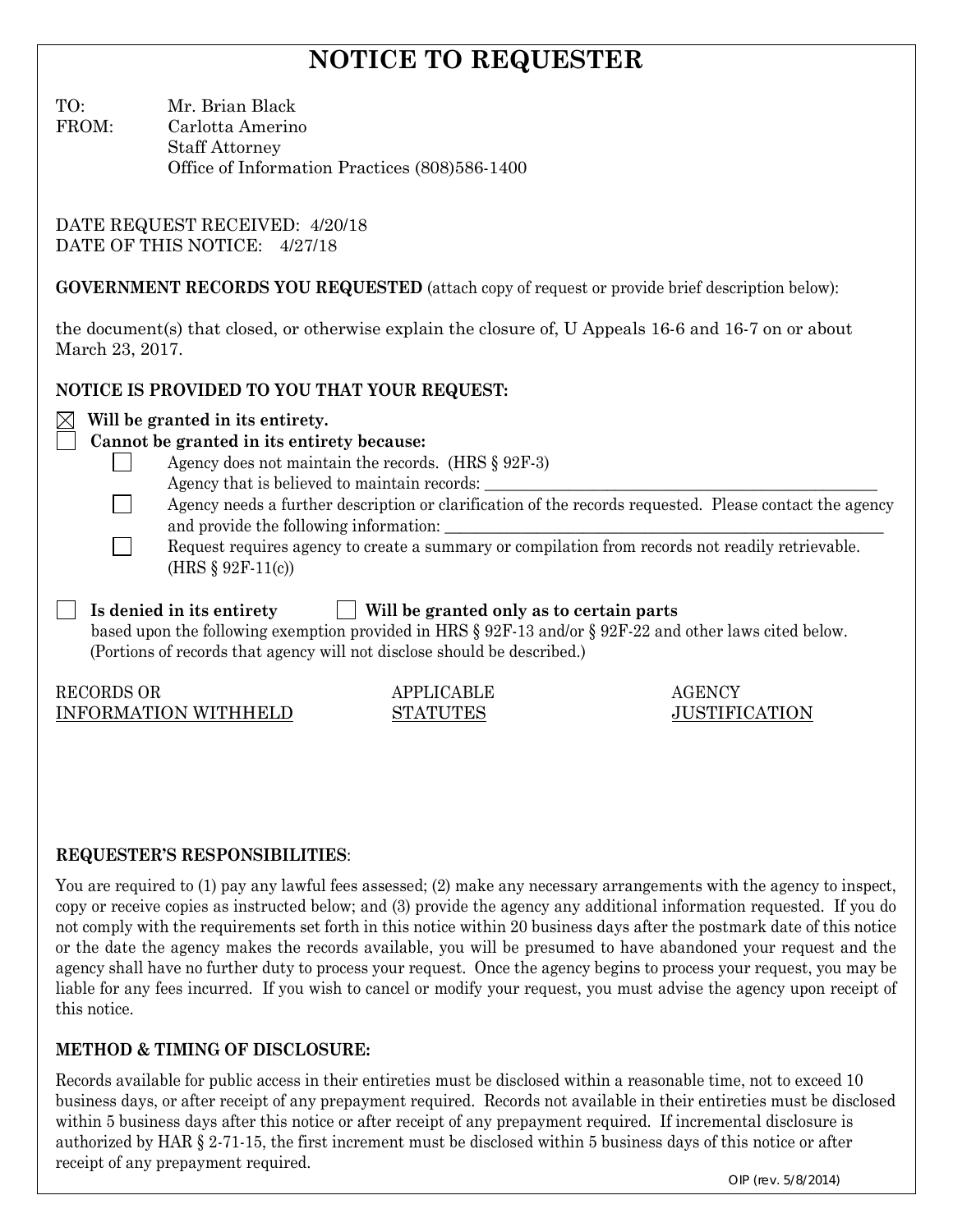## **Method of Disclosure:**

| $\boxtimes$ | Inspection at the following location:<br>As requested, a copy of the record(s) will be provided in the following manner:<br>Available for pick-up at the following location:<br>Will be mailed to you.<br>Will be transmitted to you by other means requested: email.                                                                                                                                                                                                                                                                                                                                                                                                                                                                                                                                                                                                                                                                                                                                                |
|-------------|----------------------------------------------------------------------------------------------------------------------------------------------------------------------------------------------------------------------------------------------------------------------------------------------------------------------------------------------------------------------------------------------------------------------------------------------------------------------------------------------------------------------------------------------------------------------------------------------------------------------------------------------------------------------------------------------------------------------------------------------------------------------------------------------------------------------------------------------------------------------------------------------------------------------------------------------------------------------------------------------------------------------|
|             | Timing of Disclosure: All records, or first increment where applicable, will be made available or provided to you:                                                                                                                                                                                                                                                                                                                                                                                                                                                                                                                                                                                                                                                                                                                                                                                                                                                                                                   |
| $\boxtimes$ | On April 27, 2018.<br>After prepayment of 50% of fees and 100% of costs, as estimated below.                                                                                                                                                                                                                                                                                                                                                                                                                                                                                                                                                                                                                                                                                                                                                                                                                                                                                                                         |
|             | For incremental disclosures, each subsequent increment will be disclosed within 20 business days after:<br>The prior increment (if one prepayment of fees is required and received), or<br>Receipt of each incremental prepayment, if prepayment for each increment is required.<br>Disclosure is being made in increments because the records are voluminous and the following<br>extenuating circumstances exist:<br>Agency must consult with another person to determine whether the record is exempt<br>from disclosure under HRS chapter 92F.<br>Request requires extensive agency efforts to search, review, or segregate the records or<br>otherwise prepare the records for inspection or copying.<br>Agency requires additional time to respond to the request in order to avoid an<br>unreasonable interference with its other statutory duties and functions.<br>A natural disaster or other situation beyond agency's control prevents agency from<br>responding to the request within 10 business days. |

#### **ESTIMATED FEES & COSTS:**

For personal record requests, the agency may charge you for its costs only, and fee waivers do not apply.

For public record requests, the agency is authorized to charge you certain fees to search for, review, and segregate your request (even if no record is subsequently found to exist). The agency must waive the first \$30 in fees assessed for general requesters, OR the first \$60 in fees when the agency finds that the request is made in the public interest. *See* HAR §§ 2-71-19, -31 and -32.

In addition to fees, the agency may also charge you for the costs of copying and delivering government or personal records in response to your request, outstanding fees and costs from a prior request, and other lawful fees and costs.

The agency may require prepayment of 50% of the total estimated fees and 100% of the total estimated costs prior to processing your request. The following is the estimate of the fees and costs that the agency will charge you, with the applicable waiver amount deducted:

#### **For public record requests only:**

| <b>Fees:</b> Search          | Estimate of time to be spent: .25 hours<br>$(\$2.50$ for each 15-minute period) | \$2.50                     |
|------------------------------|---------------------------------------------------------------------------------|----------------------------|
| Review & segregation         | Estimate of time to be spent: hours<br>(\$5.00 for each 15-minute period)       | \$                         |
| Fees waived                  | $\boxtimes$ general (\$30), OR $\Box$ public interest (\$60)                    | $\leq$ 30.00 >             |
| Other                        |                                                                                 | \$                         |
|                              | (Pursuant to HAR $\S$ 2-71-19 & 2-71-31)                                        |                            |
| <b>Total Estimated Fees:</b> |                                                                                 | \$0<br>OIP (rev. 5/8/2014) |